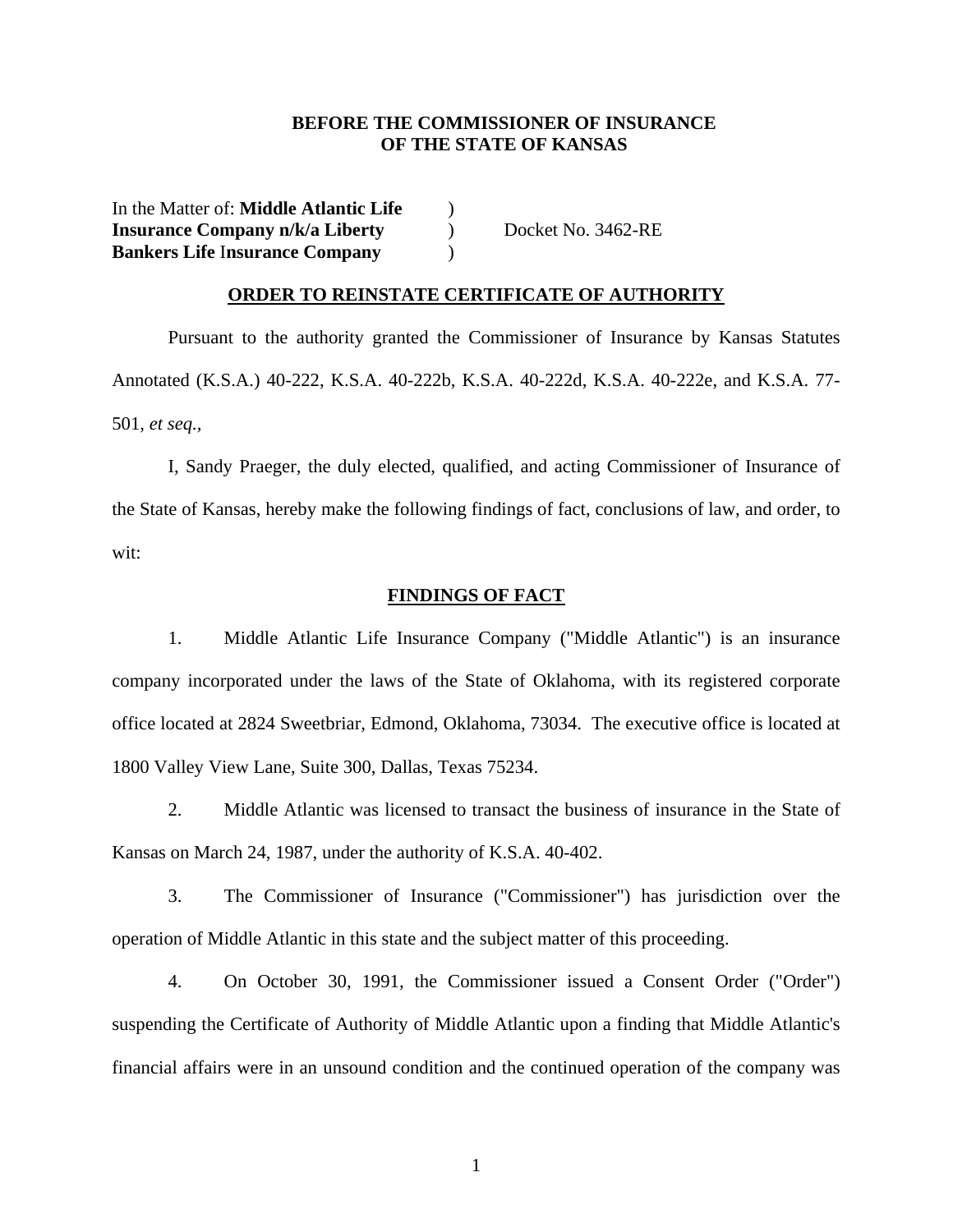potentially hazardous to the insuring public. This finding was based on information contained in the company's June 30, 1991 Quarterly Statement filed with the Commissioner indicating that Middle Atlantic's surplus was \$119,148 below the minimum surplus of \$600,000, as required under K.S.A. 40-402.

 5. Under this Order Middle Atlantic was ordered to refrain from writing any new business in the State of Kansas until such time as the company could demonstrate to the Commissioner that it was no longer in an unsound financial condition and no longer potentially hazardous to the Kansas insuring public.

 6. On December 8, 1992, Middle Atlantic changed its name to Liberty Bankers Life Insurance Company ("Liberty Bankers Life" or "Company")).

 7. On January 29, 2004 American Reserve Life Insurance Company, a subsidiary of Realty Advisors, Inc., purchased Liberty Bankers Life. One hundred percent of the stock of Realty Advisors, Inc. is owned by the May Trust.

 8. On July 29, 2004, and again on August 6, 2004 and December 8, 2004, Liberty Bankers Life filed written requests with the Kansas Department of Insurance ("KID") requesting modification of the October 30, 1991 Consent Order suspending Middle Atlantic's Certificate of Authority.

 9. Following receipt of this request, representatives of KID's Financial Surveillance Division obtained and reviewed copies of Liberty Banker's Life's financial statements for the periods ending December 31, 2002, December 31, 2003, September 30, 2004, and December 31, 2004. As of December 31, 2004, the company's financial statement shows that the Company has capital and surplus of \$14, 806,293.

2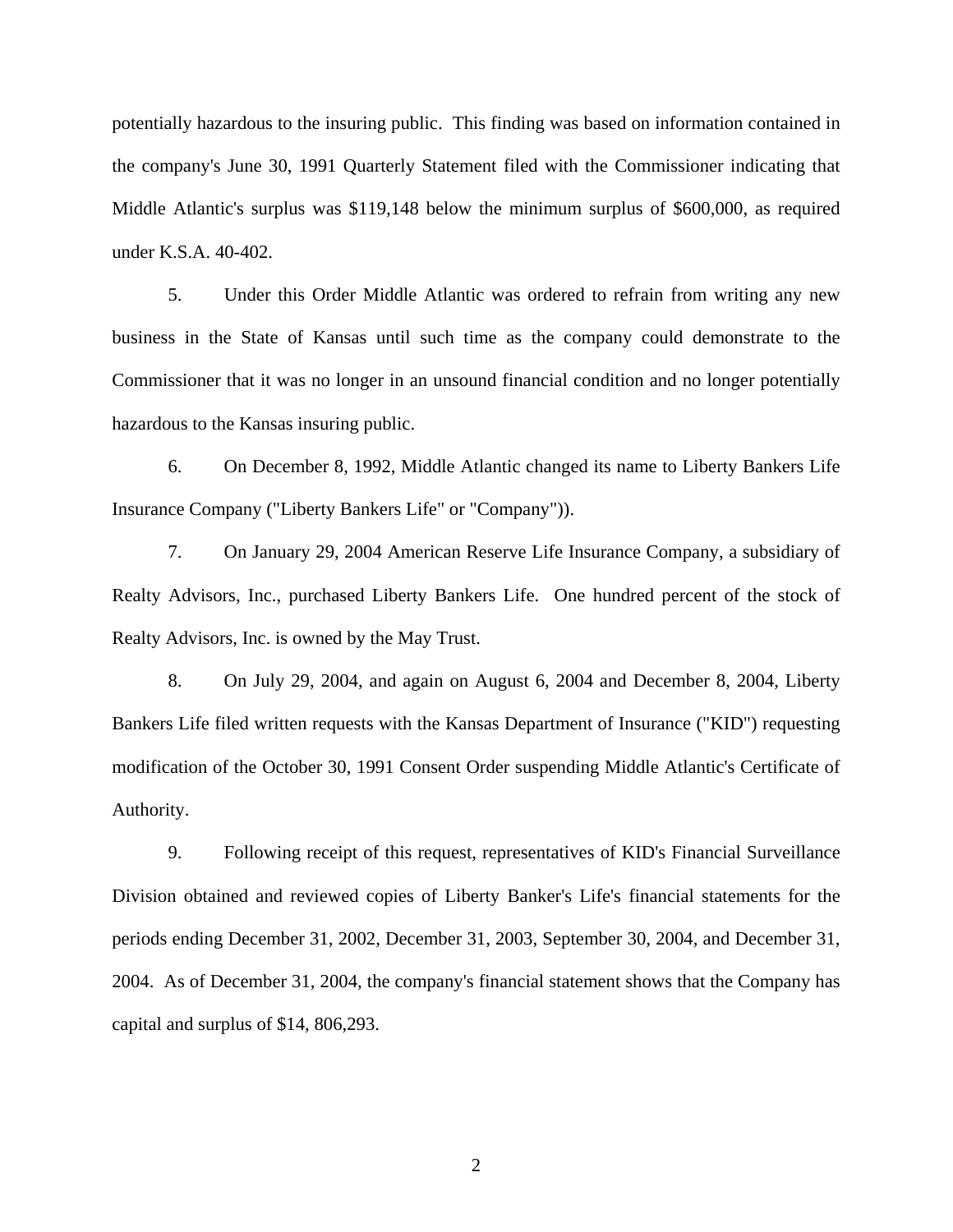10. On April 11, 2005, Bradford A. Phillips, President and Chief Executive Officer of Liberty Bankers Life, provided the Commissioner with an organization chart, dated December 31, 2004, indicating that the May Trust is the "Ultimate Controlling Parties" of Realty Advisors, Inc., American Reserve Life Insurance Company, and Liberty Bankers Life. Mr. Phillips also provided documentation indicating that the Trustees of the May Trust are Mickey N. Phillips, Ryan T. Phillips, and Donald W. Phillips.

 11. Based on the financial information obtained and the other documents submitted to the Commissioner by the management of the Company, it appears that the conditions that warranted the suspension of Middle Atlantic's certificate of authority on October 30, 1991 no longer exist and Liberty Bankers Life, f/k/a Middle Atlantic, is no longer in an unsound financial condition and no longer potentially hazardous to the Kansas insuring public.

## **IT IS THEREFORE, BY THE COMMISSIONER OF INSURANCE, ORDERED THAT:**

The Certificate of Authority of Middle Atlantic Life Insurance Company, n/k/a Liberty Bankers Life Insurance Company, is hereby reinstated and Liberty Bankers Life is authorized to conduct the business of insurance in the State of Kansas, subject to the following conditions:

- A. Liberty Bankers Life shall file a quarterly report with the Financial Surveillance Division of the Kansas Insurance Department that provides detailed information on:
	- i. its investments;
	- ii. its acquisition of new insurance business;
	- iii. any reinsurance agreements;
	- iv. any transactions between affiliates in the holding company group; and
	- v. any dividends declared or paid by the group.
- B. The Company shall file all transactions with affiliates for prior approval. For purposes of this paragraph, "affiliate" is defined as any entity owned by an officer or director of Liberty Bankers Life, an entity owned by the May Trust, including